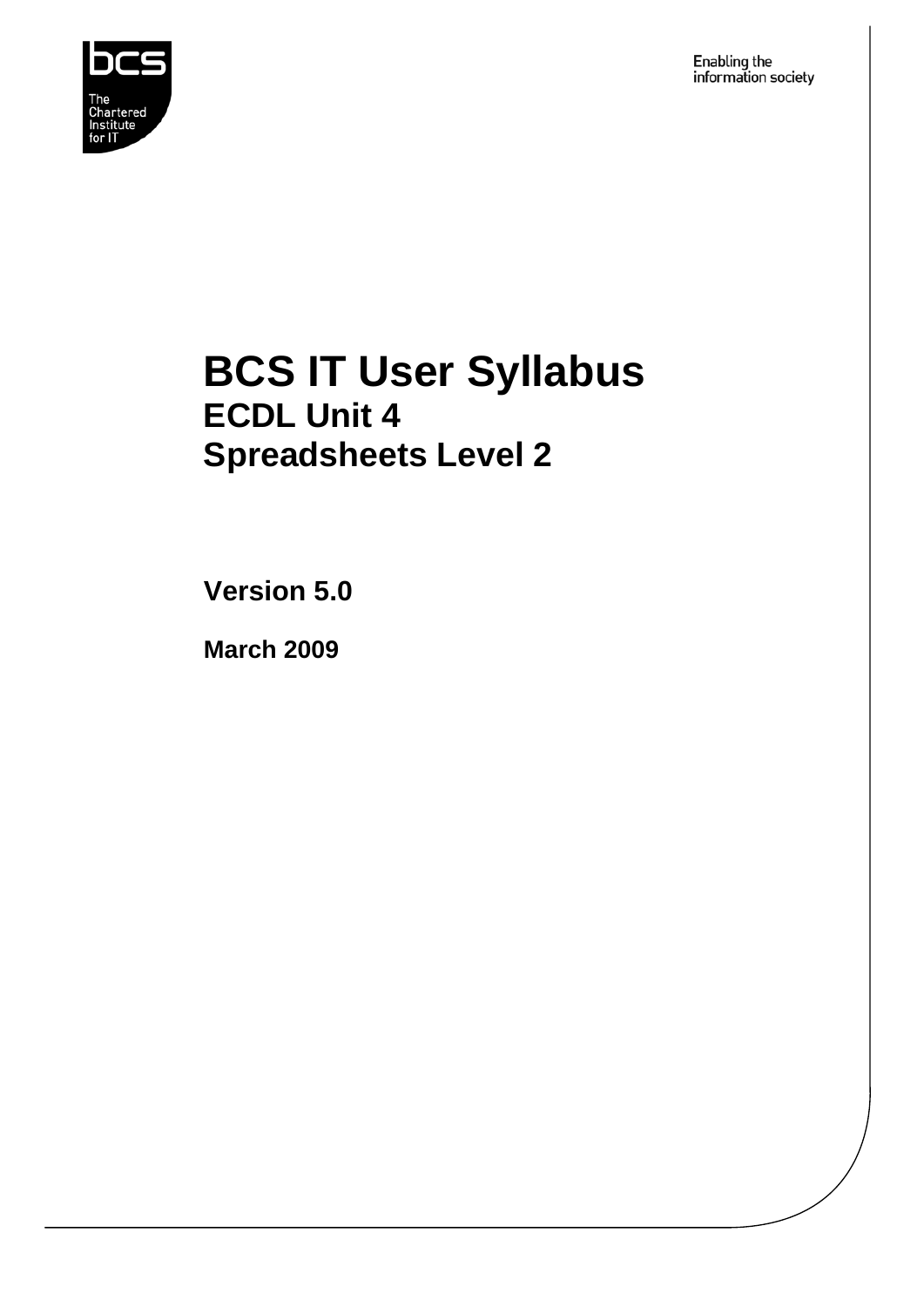| <b>CATEGORY</b>                     | <b>SKILL SET</b>                   | REF.    | <b>TASK ITEM</b>                                                                                                                                                                     |
|-------------------------------------|------------------------------------|---------|--------------------------------------------------------------------------------------------------------------------------------------------------------------------------------------|
| 4.1 Using the<br><b>Application</b> | 4.1.1 Working with<br>Spreadsheets | 4.1.1.1 | Open, close a spreadsheet application.<br>Open, close spreadsheets.                                                                                                                  |
|                                     |                                    | 4.1.1.2 | Create a new spreadsheet based on default<br>template.                                                                                                                               |
|                                     |                                    | 4.1.1.3 | Save a spreadsheet to a location on a drive.<br>Save a spreadsheet under another name to a<br>location on a drive.                                                                   |
|                                     |                                    | 4.1.1.4 | Save a spreadsheet as another file type like:<br>template, text file, software specific file<br>extension, version number.                                                           |
|                                     |                                    | 4.1.1.5 | Switch between open spreadsheets.                                                                                                                                                    |
|                                     | 4.1.2 Enhancing<br>Productivity    | 4.1.2.1 | Set basic options/preferences in the<br>application: user name, default folder to<br>open, save spreadsheets.                                                                        |
|                                     |                                    | 4.1.2.2 | Use available Help functions.                                                                                                                                                        |
|                                     |                                    | 4.1.2.3 | Use magnification/zoom tools.                                                                                                                                                        |
|                                     |                                    | 4.1.2.4 | Display, hide built-in toolbars. Restore,<br>minimize the ribbon.                                                                                                                    |
| 4.2 Cells                           | 4.2.1 Insert, Select               | 4.2.1.1 | Understand that a cell in a worksheet should<br>contain only one element of data, (for<br>example, first name detail in one cell,<br>surname detail in adjacent cell).               |
|                                     |                                    | 4.2.1.2 | Recognize good practice in creating lists:<br>avoid blank rows and columns in the main<br>body of list, insert blank row before Total row,<br>ensure cells bordering list are blank. |
|                                     |                                    | 4.2.1.3 | Enter a number, date, text in a cell.                                                                                                                                                |
|                                     |                                    | 4.2.1.4 | Select a cell, range of adjacent cells, range<br>of non-adjacent cells, entire worksheet.                                                                                            |
|                                     | 4.2.2 Edit, Sort                   | 4.2.2.1 | Edit cell content, modify existing cell content.                                                                                                                                     |
|                                     |                                    | 4.2.2.2 | Use the undo, redo command.                                                                                                                                                          |
|                                     |                                    | 4.2.2.3 | Use the search command for specific content<br>in a worksheet.                                                                                                                       |
|                                     |                                    | 4.2.2.4 | Use the replace command for specific<br>content in a worksheet.                                                                                                                      |
|                                     |                                    | 4.2.2.5 | Sort a cell range by one criterion in<br>ascending, descending numeric order,<br>ascending, descending alphabetic order.                                                             |
|                                     | 4.2.3 Copy, Move,<br>Delete        | 4.2.3.1 | Copy the content of a cell, cell range within a<br>worksheet, between worksheets, between<br>open spreadsheets.                                                                      |
|                                     |                                    | 4.2.3.2 | Use the autofill tool/copy handle tool to copy,<br>increment data entries.                                                                                                           |
|                                     |                                    | 4.2.3.3 | Move the content of a cell, cell range within a<br>worksheet, between worksheets, between<br>open spreadsheets.                                                                      |
|                                     |                                    | 4.2.3.4 | Delete cell contents.                                                                                                                                                                |
| 4.3 Managing<br><b>Worksheets</b>   | 4.3.1 Rows and<br>Columns          | 4.3.1.1 | Select a row, range of adjacent rows, range<br>of non-adjacent rows.                                                                                                                 |
|                                     |                                    | 4.3.1.2 | Select a column, range of adjacent columns,<br>range of non-adjacent columns.                                                                                                        |
|                                     |                                    | 4.3.1.3 | Insert, delete rows and columns.                                                                                                                                                     |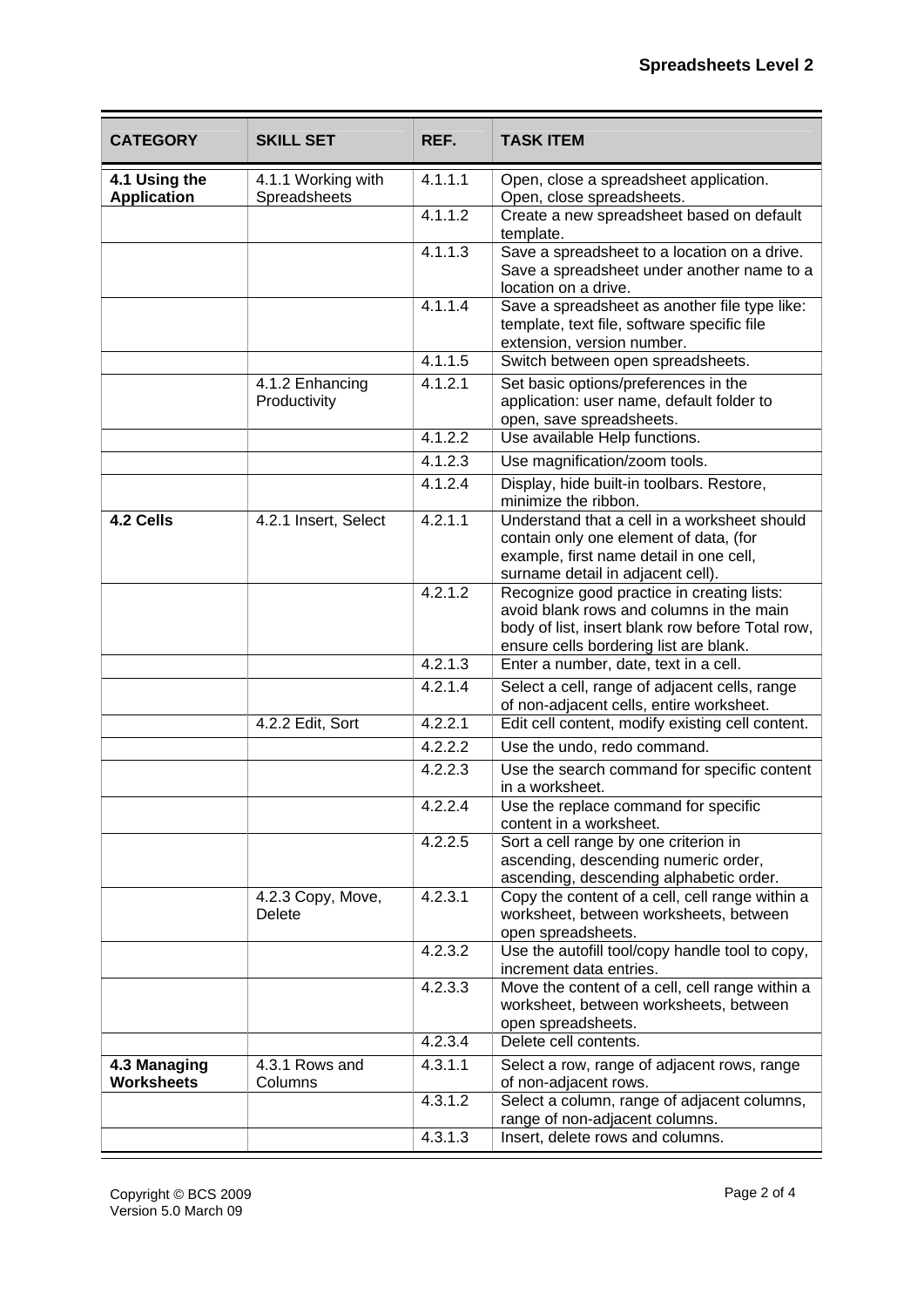| <b>CATEGORY</b>                      | <b>SKILL SET</b>                          | REF.    | <b>TASK ITEM</b>                                                                                                                                     |
|--------------------------------------|-------------------------------------------|---------|------------------------------------------------------------------------------------------------------------------------------------------------------|
|                                      |                                           | 4.3.1.4 | Modify column widths, row heights to a<br>specified value, to optimal width or height.                                                               |
|                                      |                                           | 4.3.1.5 | Freeze, unfreeze row and/or column titles.                                                                                                           |
|                                      | 4.3.2 Worksheets                          | 4.3.2.1 | Switch between worksheets.                                                                                                                           |
|                                      |                                           | 4.3.2.2 | Insert a new worksheet, delete a worksheet.                                                                                                          |
|                                      |                                           | 4.3.2.3 | Recognize good practice in naming                                                                                                                    |
|                                      |                                           |         | worksheets: use meaningful worksheet<br>names rather than accept default names.                                                                      |
|                                      |                                           | 4.3.2.4 | Copy, move, rename a worksheet within a<br>spreadsheet.                                                                                              |
| 4.4 Formulas and<br><b>Functions</b> | 4.4.1 Arithmetic<br>Formulas              | 4.4.1.1 | Recognize good practice in formula creation:<br>refer to cell references rather than type<br>numbers into formulas.                                  |
|                                      |                                           | 4.4.1.2 | Create formulas using cell references and<br>arithmetic operators (addition, subtraction,<br>multiplication, division).                              |
|                                      |                                           | 4.4.1.3 | Identify and understand standard error<br>values associated with using formulas:<br>#NAME?, #DIV/0!, #REF!.                                          |
|                                      |                                           | 4.4.1.4 | Understand and use relative, absolute cell<br>referencing in formulas.                                                                               |
|                                      | 4.4.2 Functions                           | 4.4.2.1 | Use sum, average, minimum, maximum,<br>count, counta, round functions.                                                                               |
|                                      |                                           | 4.4.2.2 | Use the logical function if (yielding one of two<br>specific values) with comparison operator: $=$ ,<br>>, <                                         |
| 4.5 Formatting                       | 4.5.1 Numbers/Dates                       | 4.5.1.1 | Format cells to display numbers to a specific<br>number of decimal places, to display<br>numbers with, without a separator to indicate<br>thousands. |
|                                      |                                           | 4.5.1.2 | Format cells to display a date style, to display<br>a currency symbol.                                                                               |
|                                      |                                           | 4.5.1.3 | Format cells to display numbers as<br>percentages.                                                                                                   |
|                                      | 4.5.2 Contents                            | 4.5.2.1 | Change cell content appearance: font sizes,<br>font types.                                                                                           |
|                                      |                                           | 4.5.2.2 | Apply formatting to cell contents: bold, italic,<br>underline, double underline.                                                                     |
|                                      |                                           | 4.5.2.3 | Apply different colours to cell content, cell<br>background.                                                                                         |
|                                      |                                           | 4.5.2.4 | Copy the formatting from a cell, cell range to<br>another cell, cell range.                                                                          |
|                                      | 4.5.3 Alignment,<br><b>Border Effects</b> | 4.5.3.1 | Apply text wrapping to contents within a cell,<br>cell range.                                                                                        |
|                                      |                                           | 4.5.3.2 | Align cell contents: horizontally, vertically.<br>Adjust cell content orientation.                                                                   |
|                                      |                                           | 4.5.3.3 | Merge cells and centre a title in a merged<br>cell.                                                                                                  |
|                                      |                                           | 4.5.3.4 | Add border effects to a cell, cell range: lines,<br>colours.                                                                                         |
| 4.6 Charts                           | 4.6.1 Create                              | 4.6.1.1 | Create different types of charts from<br>spreadsheet data: column chart, bar chart,<br>line chart, pie chart.                                        |
|                                      |                                           | 4.6.1.2 | Select a chart.                                                                                                                                      |